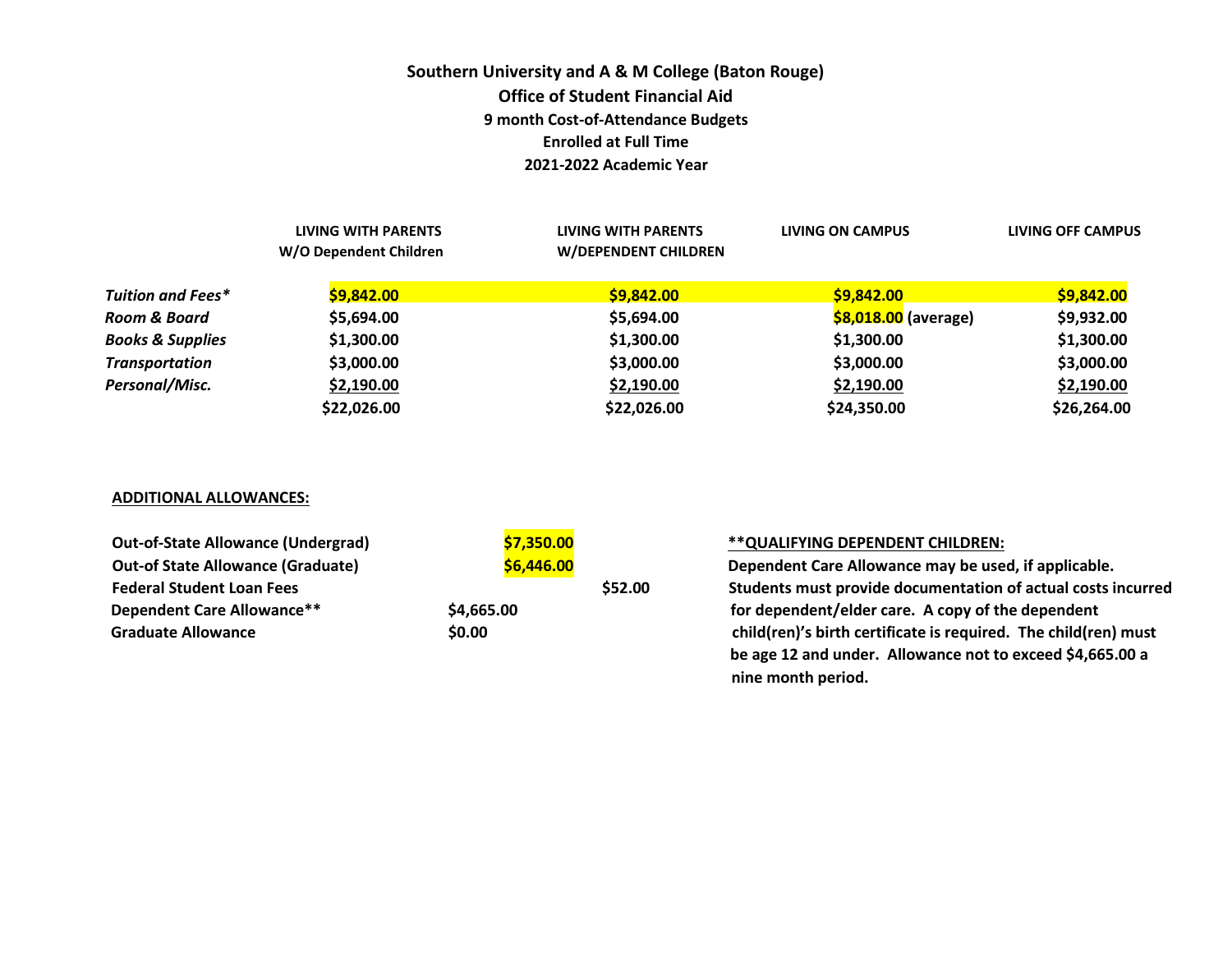# **Southern University and A & M College (Baton Rouge) Office of Student Financial Aid 9 month Cost-of-Attendance Budgets Enrolled at least Half-Time 2021-2022 Academic Year**

|                             | LIVING WITH PARENTS<br>W/O Dependent Children | LIVING WITH PARENTS<br><b>W/DEPENDENT CHILDREN</b> | LIVING ON CAMPUS     | LIVING OFF CAMPUS |
|-----------------------------|-----------------------------------------------|----------------------------------------------------|----------------------|-------------------|
| <b>Tuition and Fees*</b>    | \$5,678.00                                    | \$5,678.00                                         | \$5,678.00           | \$5,678.00        |
| Room & Board                | \$5,694.00                                    | \$5,694.00                                         | \$8,018.00 (average) | \$9,932.00        |
| <b>Books &amp; Supplies</b> | \$1,300.00                                    | \$1,300.00                                         | \$1,300.00           | \$1,300.00        |
| <b>Transportation</b>       | \$3,000.00                                    | \$3,000.00                                         | \$3,000.00           | \$3,000.00        |
| Personal/Misc.              | \$2,190.00                                    | \$2,190.00                                         | \$2,190.00           | \$2,190.00        |
|                             | \$17,862.00                                   | \$17,862.00                                        | \$20,186.00          | \$22,100.00       |

### **ADDITIONAL ALLOWANCES:**

| <b>Out-of-State Allowance (Undergrad)</b> | \$7,350.00 |         | ** QUALIFYING DEPENDENT CHILDREN:                               |
|-------------------------------------------|------------|---------|-----------------------------------------------------------------|
| <b>Out-of State Allowance (Graduate)</b>  | \$6,446.00 |         | Dependent Care Allowance may be used, if applicable.            |
| <b>Federal Student Loan Fees</b>          |            | \$52.00 | Students must provide documentation of actual costs incurred    |
| <b>Dependent Care Allowance**</b>         | \$4,665.00 |         | for dependent/elder care. A copy of the dependent               |
| <b>Graduate Allowance</b>                 | \$0.00     |         | child(ren)'s birth certificate is required. The child(ren) must |
|                                           |            |         | be age 12 and under. Allowance not to exceed \$4,665.00 a       |

 **nine month period.**